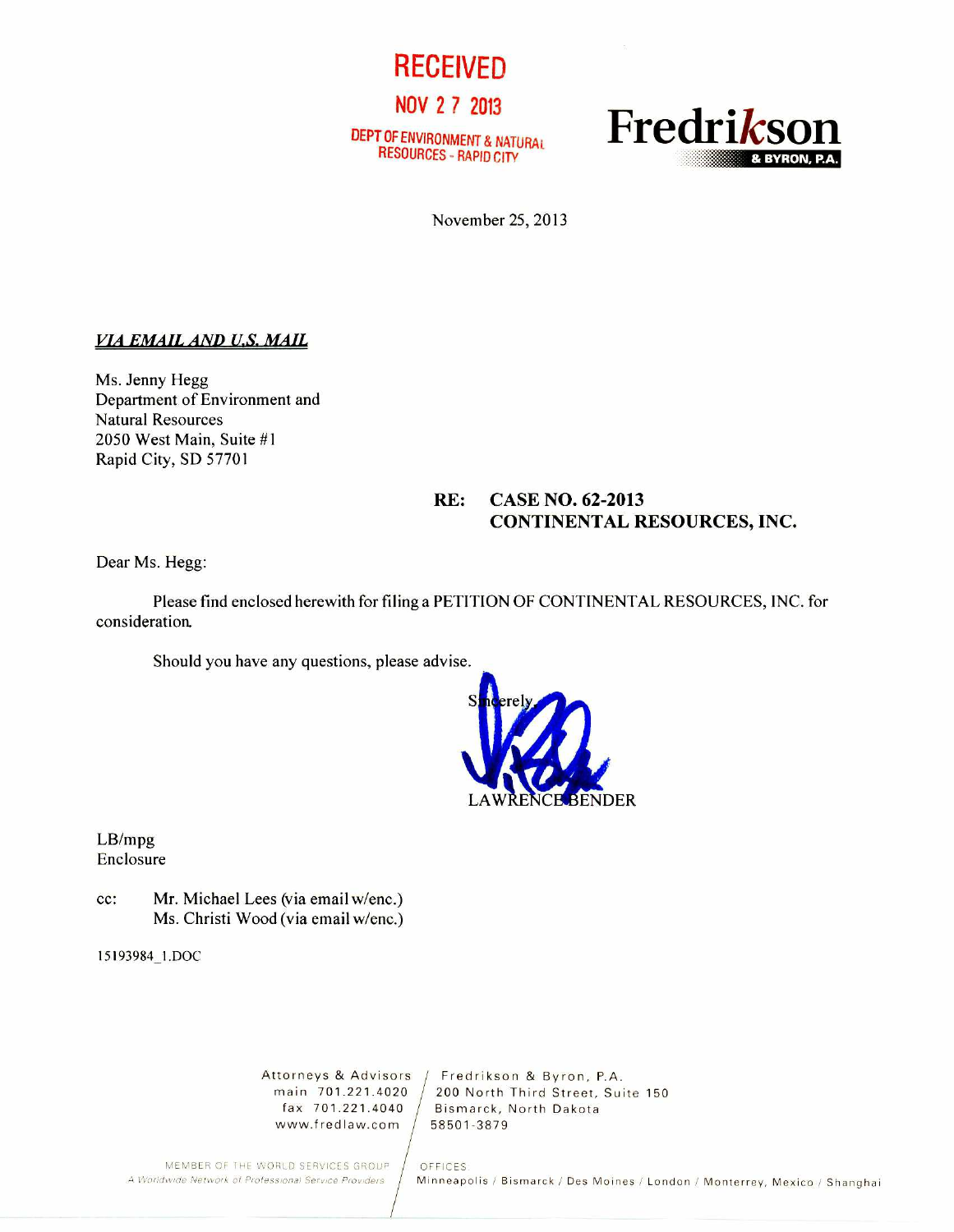**RECEIVED** 

NOV 2 7 2013

### **STATE OF SOUTH DAKOTA** DEPLATED FOR ANTURAL **DEPARTMENT OF ENVIRONMENT AND NATURAL RESOURCES**ES - RAPID CITY **BOARD OF MINERALS AND ENVIRONMENT**

**CASE NO. 62-2013** 

**IN THE MATTER OF THE PETITION OF CONTINENTAL RESOURCES, INC. FOR AN ORDER OF THE BOARD AUTHORIZING THE RECOVERY OF RISK COMPENSATION FROM CERTAIN NON-PARTICIPATING OWNERS, FOR THE DRILLING AND OPERATING OF THE ALDRIN 24-25H WELL LOCATED IN A SPACING UNIT DESCRIBED AS THE W/2 OF SECTION 24 AND THE W/2 OF SECTION 25, TOWNSHIP 22 NORTH, RANGE 3 EAST, BUFFALO FIELD, COUNTY, PURSUANT TO ARSD CHAPTER 74:12:10, AND FOR OTHER RELIEF AS THE BOARD DEEMS APPROPRIATE.** 

#### **PETITION OF CONTINENTAL RESOURCES, INC,**

Continental Resources, Inc. ("Continental") and for its Petition, states and alleges as

follows:

1.

That Continental is an owner of an interest in the oil and gas leasehold estate in the West Half (W/2) of Section 24 and the West Half (W/2) of Section 25, Township 22 North, Range 3 East, Harding County, South Dakota ("the West Half (W/2) of Section 24 and the West Half (W/2) of Section 25").

2.

Order No. 3-2013, dated March 19, 2013, established the West Half (W/2) of Section 24 and the West Half (W/2) of Section 25 as a 640-acre spacing unit in the Buffalo Field, and authorized the issuance of a permit for the drilling of a horizontal well within the spacing unit.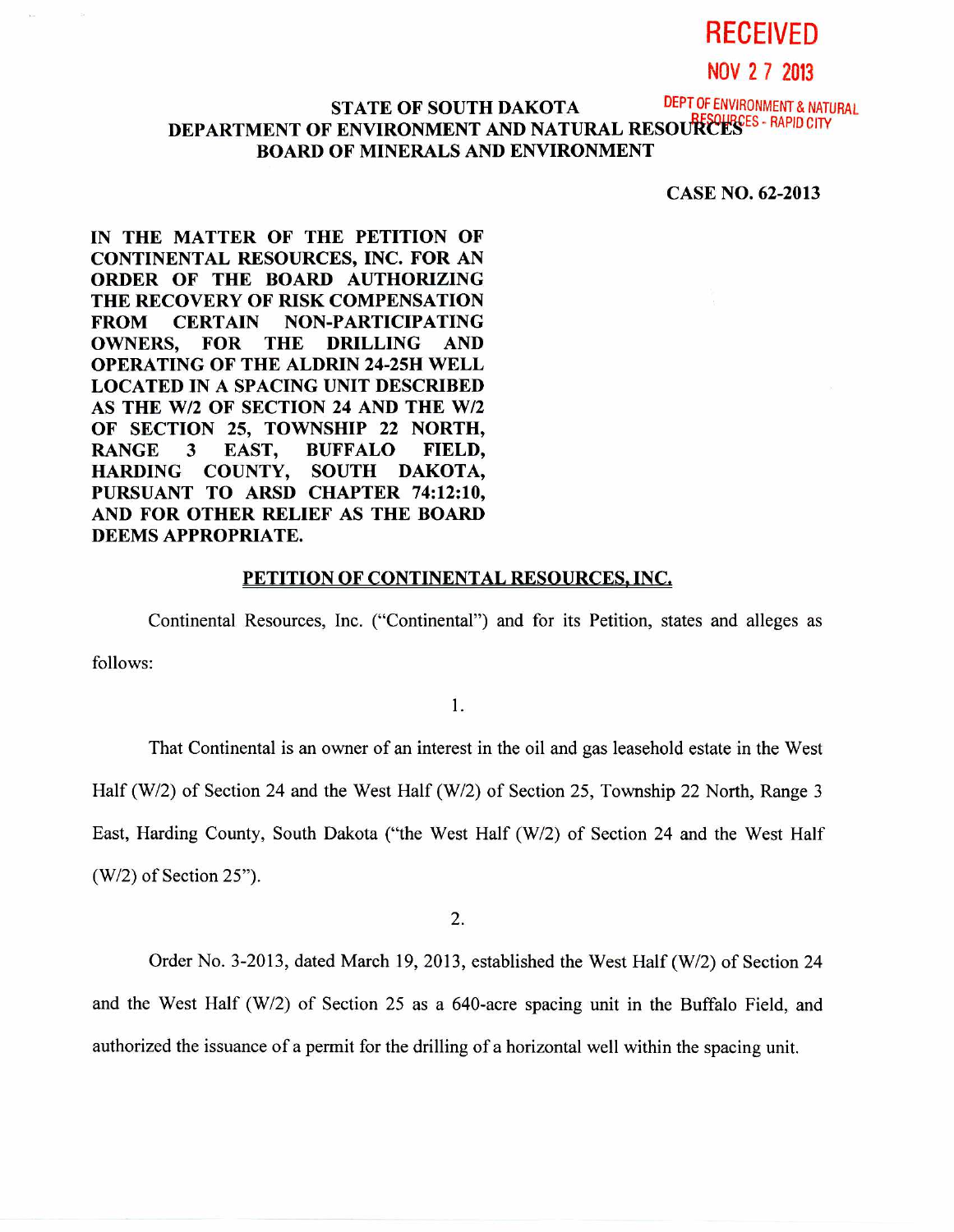That the West Half (W/2) of Section 24 and the West Half (W/2) of Section 25 constitute the spacing unit for the Aldrin 24-25H well in the Buffalo Field.

3.

4.

The Department of Environment and Natural Resources issued a permit to drill the Aldrin 24-25H well as a horizontal well on June 20, 2013. Drilling of the Aldrin 24-25H well commenced on September 3, 2013.

5.

Order No. 30-2013, dated September 16, 2013, pooled all interests in the spacing unit for the Buffalo Field described as the West Half (W/2) of Section 24 and the West Half (W/2) of Section 25, designated Continental as the operator of the Aldrin 24-25H well, and recognized Continental's right to submit further application to the Board requesting recovery of risk compensation from any non-participating owners as provided for by SDCL Ch. 45-9 and ARSD Ch. 74:12:10.

6.

That ARSD Chapter 74:12:10:01 provides for the recovery of risk compensation from any owner who elects not to participate in the risk and cost of drilling and operating a well in an established spacing unit.

7.

That ARSD Chapter 74:12:10:02 provides if the nonparticipating owner's interest in the spacing unit is derived from a lease or other contract for development, the risk compensation is two-hundred percent of the nonparticipating owner's share of the reasonable actual costs of drilling, reworking, side-tracking, deepening, plugging back, testing, completing and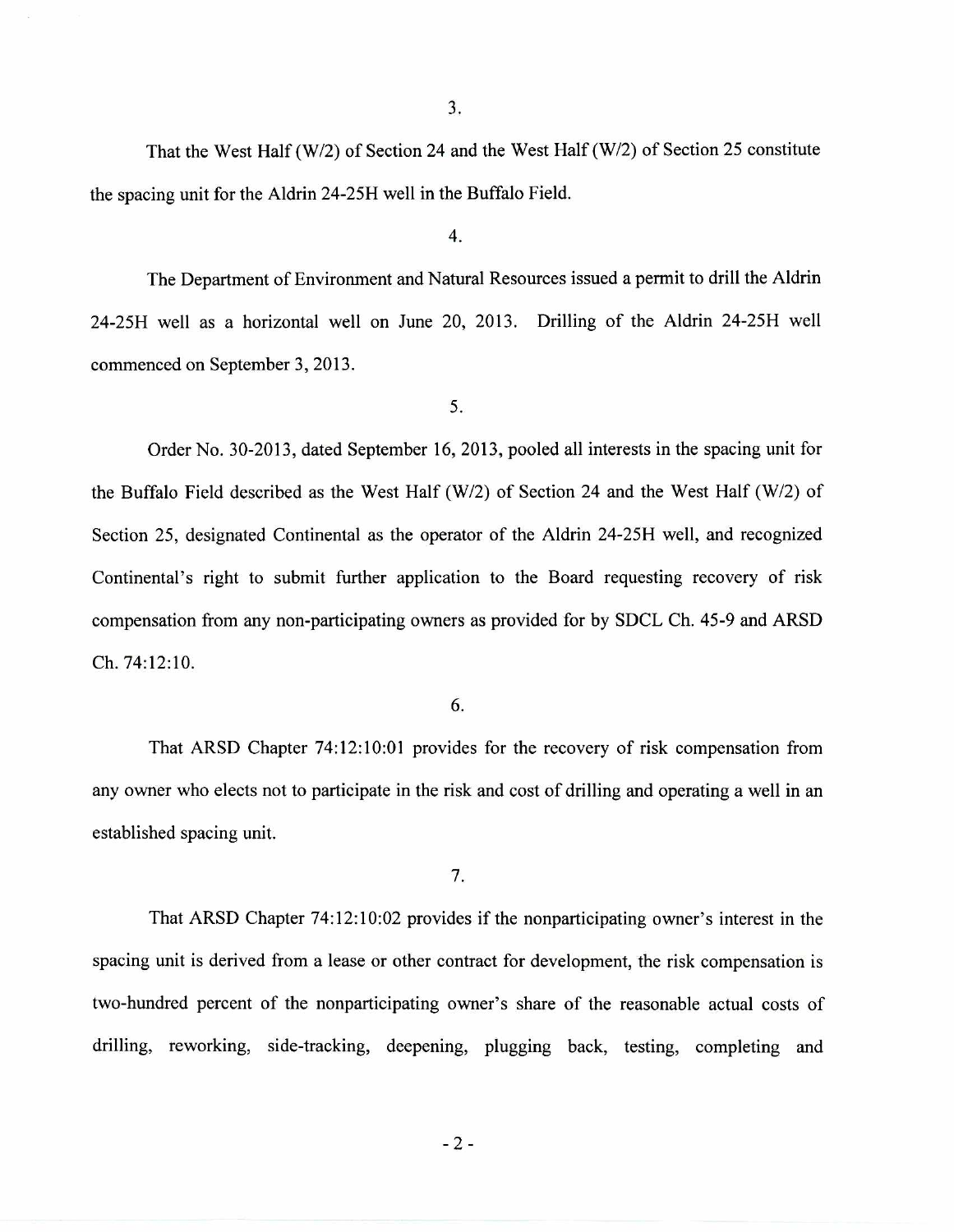recompleting the well and the costs of newly acquired equipment in the well including the wellhead connection.

8.

That ARSD Chapter 74:12:10:03 provides if the nonparticipating owner's interest in the spacing unit is not subject to a lease or other contract for development, the risk compensation is one-hundred percent of the nonparticipating owner's share of the reasonable actual costs of drilling, reworking, side-tracking, deepening, plugging back, testing, completing and recompleting the well and the costs of newly acquired equipment in the well including the wellhead connection.

9.

That the following owners have elected not to participate in the drilling and operating of the Aldrin 24-25H well:

(a) Prima Exploration, Inc.;

(b) Captiva Resources, Inc.; and

(c) Marshall Resources, LLC.

## 10.

That the interests of the above-referenced owners are leasehold.

11.

That a well proposal was forwarded to the above-referenced owners and said owners failed or refused to respond to the same, or elected not to participate.

12.

That the Aldrin 24-25H well was spud on or about September 3, 2013.